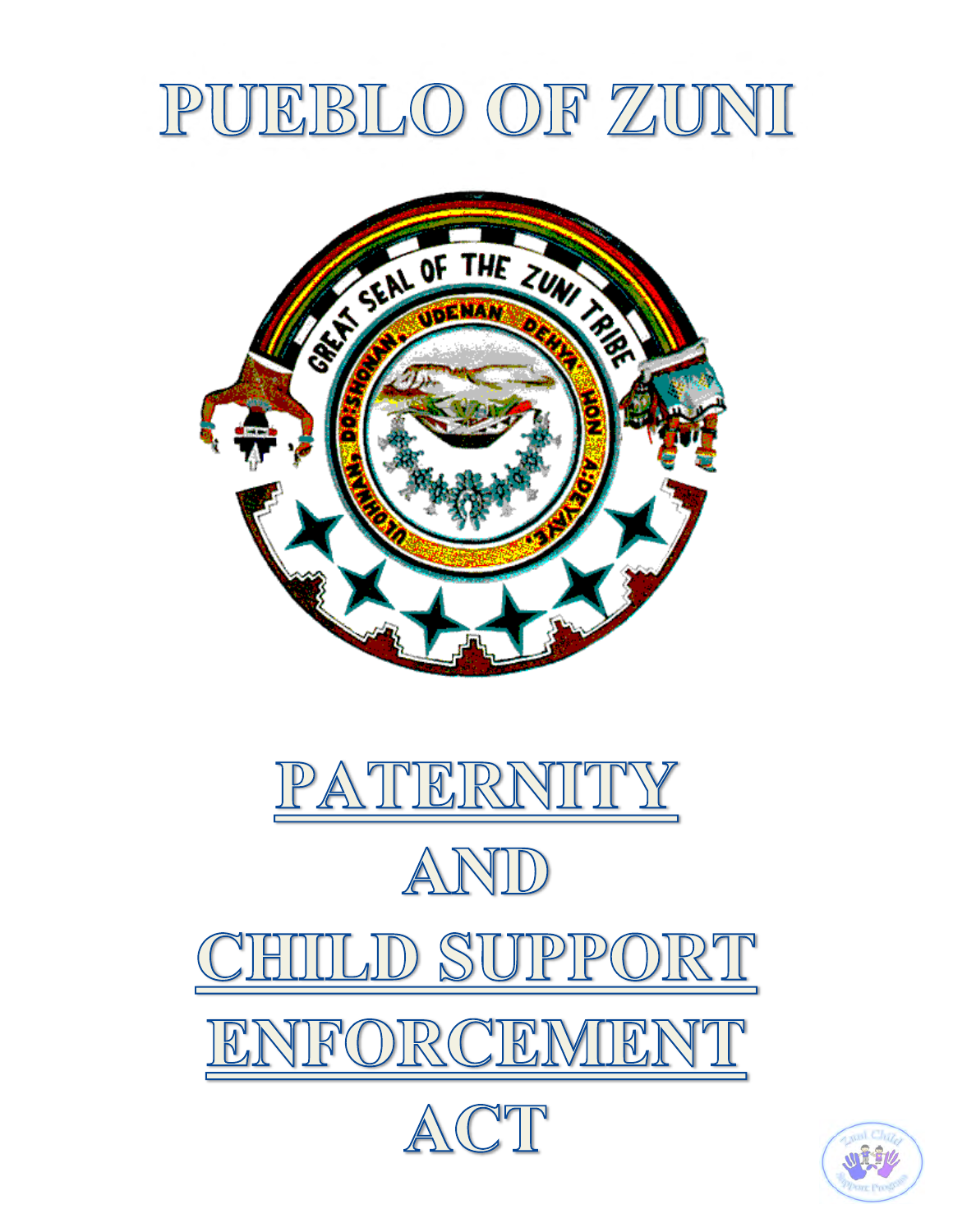## **TABLE OF CONTENTS**

- **Bookmark 1: Resolution No. M70-2010-C127– Code Approval, December 2, 2010**
- **Bookmark 2: Resolution No. M70-2014-0037 Code Amendments, April 7, 2014**

**Bookmark 3: Zuni Paternity and Child Support Enforcement Act** 

 **Page 1 – Chapter 7. Paternity Page 3 – Chapter 8. Child Support Page 8 – Chapter 9. General Provisions** 

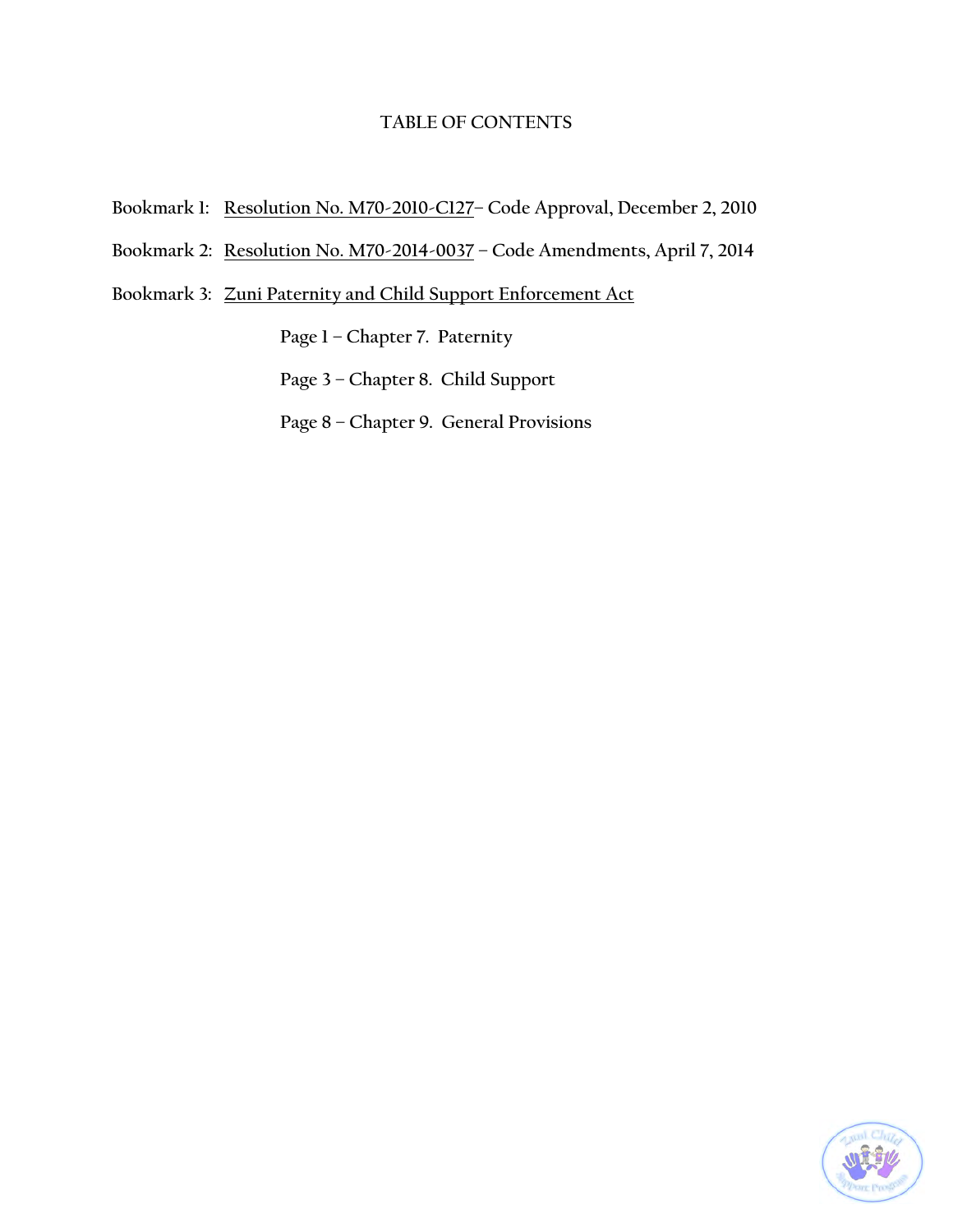

## **THE TRIBAL COUNCIL** ZUNI TRIBE

December 2 , 2010

\_

# **RESOLUTION NO. M70-2010-C\_ 127**

**WHEREAS,** the Zuni Tribe is a federally recognized and sovereign Indian tribe; and

**WHEREAS,** the Zuni Tribal Council, consisting of the Governor, Lieutenant Governor, and six Tenientes, is declared to be the legislative authority of the Pueblo of Zuni by Article V, Section I, of the Constitution of the Zuni Tribe; and

**WHEREAS,** pursuant to the Constitution, Article VI, the Governing Body is authorized to act in all matters that concern the welfare of the Tribe; and

**WHEREAS,** the Tribal Council, on November 24, 2008, in Resolution M70-2008-C077, approved for enactment a new Tribal code, the Zuni Paternity and Child Support Enforcement Act; and

**WHEREAS,** the new code was sent to and received final approval from the Solicitor's Office, United States Department of the Interior; and

**WHEREAS,** the Solicitor's Office also provided recommendations for a minor clarification to the new code, but noted that even without such changes, the enactments are legally sufficient; and

**WHEREAS,** on this date, the Tribal Council has considered the minor amendment to the Zuni Paternity and Child Support Enforcement Act, based upon the Solicitor's recommendation, and attached hereto; and

**WHEREAS,** the Tribal Council has determined to incorporate the recommendations into the new code as Tribal law.

**NOW, THEREFORE, BE IT RESOLVED** that the Tribal Council hereby approves the amended Zuni Paternity and Child Support Enforcement Act, codified as Title 11, Chapters 7 through 9 of the Zuni Tribal Code.

### **ZUNI TRIBAL COUNCIL:**

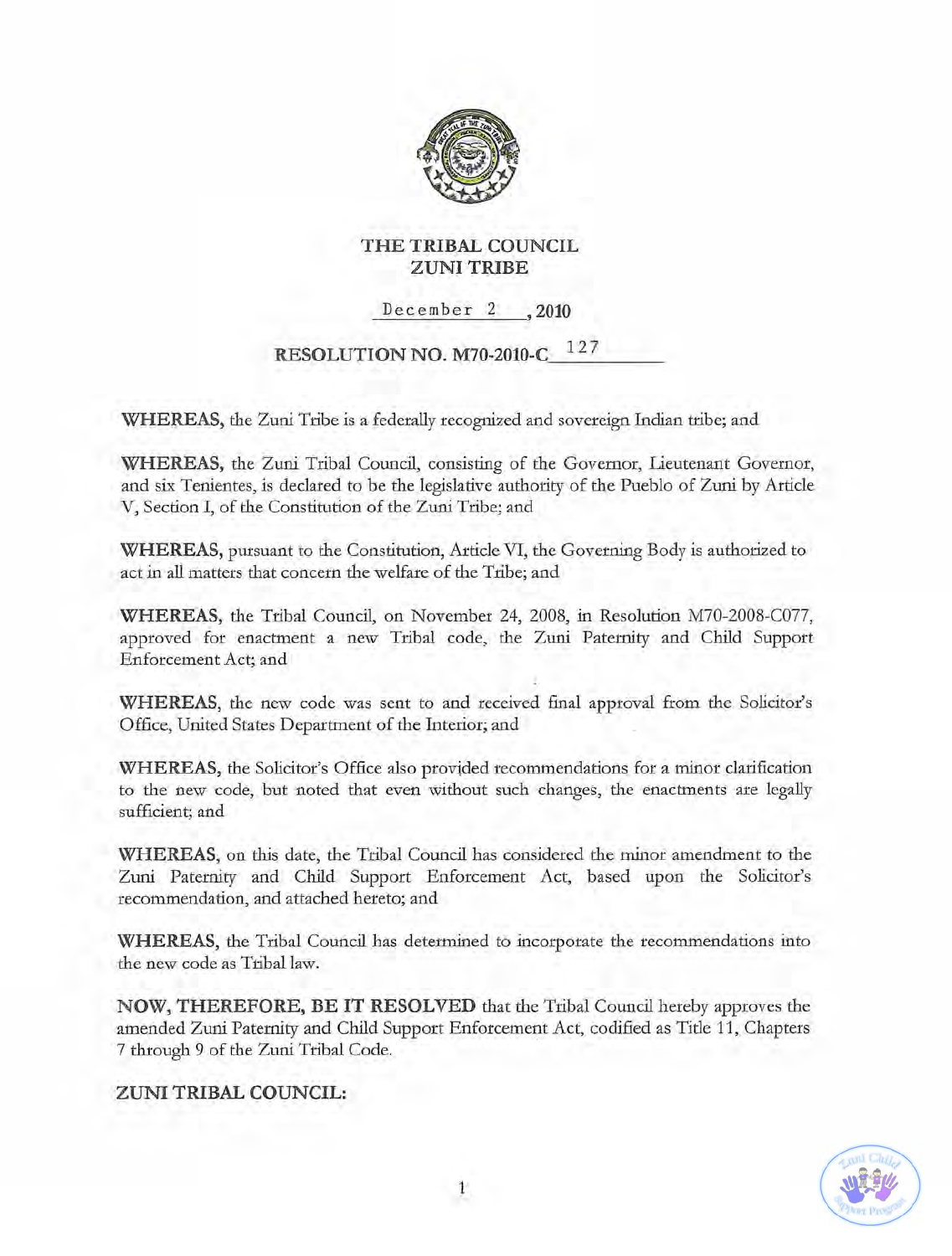Norman J. Cooeyate, C overnør

Shelly C. Chimoni, Head Teniente

Carleton P. Albert Sr., Teniente

Winona S. Peynetsa, Terrente

Dancy Simp Governor

Dixie<sup>I</sup>J. Tsabetsaye, Teniente

ause.

Arden Kucate, Teniente

Charlotte T. Bradley, Teniente

#### CERTIFICATION

I hereby certify that the foregoing resolution was duly considered at a duly called meeting on eemper \_, 2010 of the Zuni Tribal Council at which a quorum was present, and that the same was:

Approved  $\bigtriangleup$  is approved by a vote of  $\bigtriangleup$  in favor and  $\bigtriangleup$  opposed.

Winona S. Peynetsa, Tribal Secretary Zuni Tribal Council

APPROVED / DISAPPROVED

Norman J. Copeyate, Governor Pueblo of Zunl

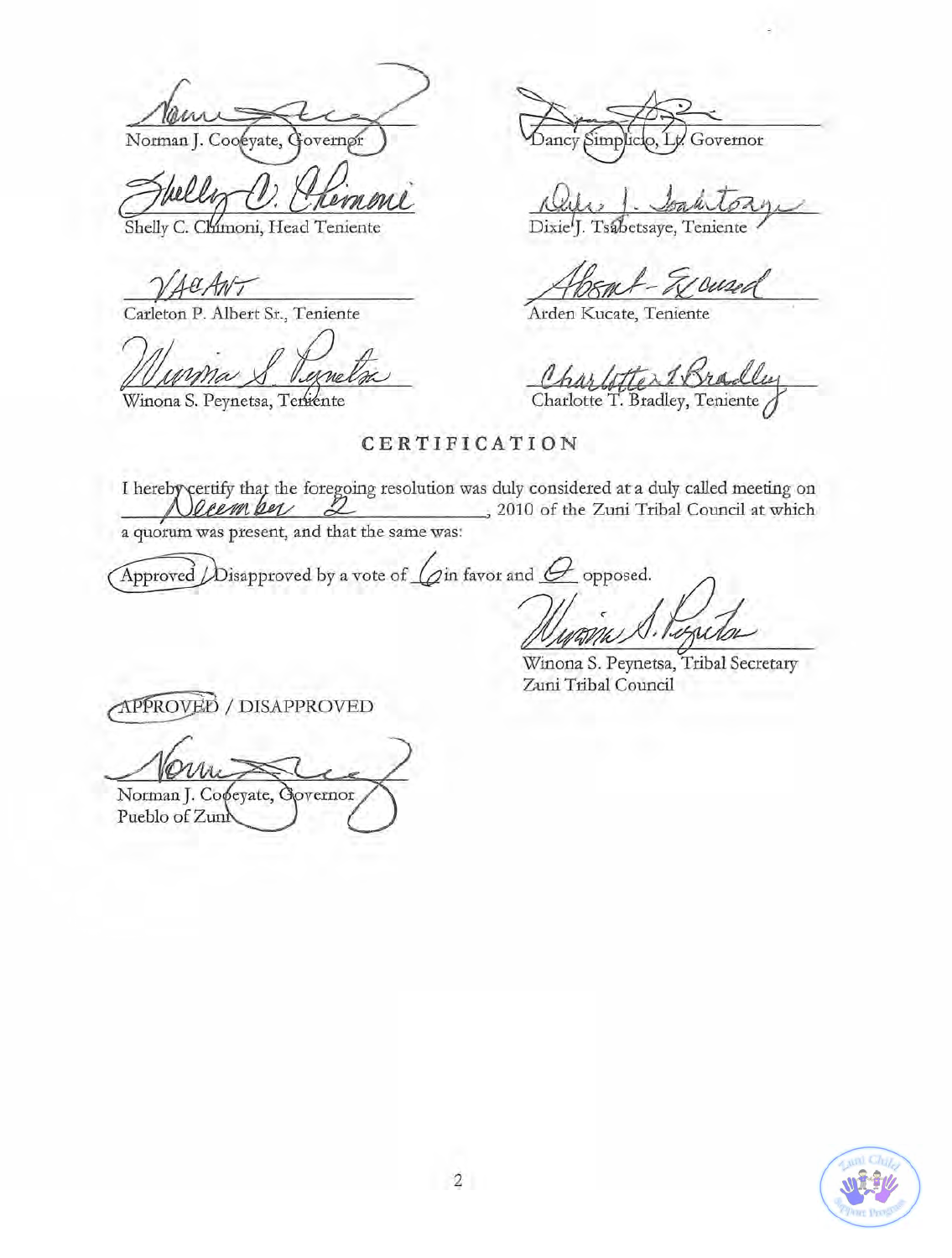

Zuni Tribal Council Zuni, New Mexico

April 07, 2014

Resolution No. M70-2014-0037

WHEREAS, the Zuni Tribal Council consisting of the Governor, Lieutenant Governor and six Tenientes, is declared to be the legislative authority of the Pueblo of Zuni by Article V, Section 1 of the Constitution of the Zuni Tribe; and

WHEREAS, the Zuni Tribal Council is authorized to act in all matters that concern the welfare of the tribe [and its members] pursuant to Article VI, Section 1, paragraph (d) of the Constitution of the Zuni Tribe; and

WHEREAS, on November 24, 2008, the Zuni Tribal Council enacted Resolution No. M70-2008-C077, and thereby adopted the provisions of the Zuni Paternity and Child Support Enforcement Act. The Act was subsequently amended by Resolution No. M70-2010-C127; and

WHEREAS, the Zuni Paternity and Child Support Enforcement Act, as amended, includes a provision (ie. §11-8-8. A.) that allows the Zuni Tribal Court to issue an "Income Withholding Order" that would require an employer to withhold an amount specified by the Court from the wages paid to a non-custodial parent and to pay the withheld amount to the Zuni Child Support Program (ZCSP) or as otherwise directed in the withholding order; and

WHEREAS, §11-8-8. A. authorizes the Zuni Tribal Court "...to enter and enforce an order to withhold income, provided that the Court shall first consider whether the voluntary consent of the obligor may be utilized in lieu of a withholding order." In practice, approximately 80% of all non-custodial parents who are wage earners choose not to consent to have their wages withheld to pay for their child support obligation; and

WHEREAS, ZCSP currently serves 15 clients who receive timely and consistent child support payments as a result of Income Withholding Orders that have been issued by the Zuni Tribal Court. ZCSP serves an additional 19 clients who receive sporadic payments and in a few cases no child support payments from the non-custodial parent although the non-custodial parent is permanently employed and fully able to pay child support. This is a result of the non-custodial parent choosing not to give his/her voluntary consent to the issuance of an Income Withholding Order; and

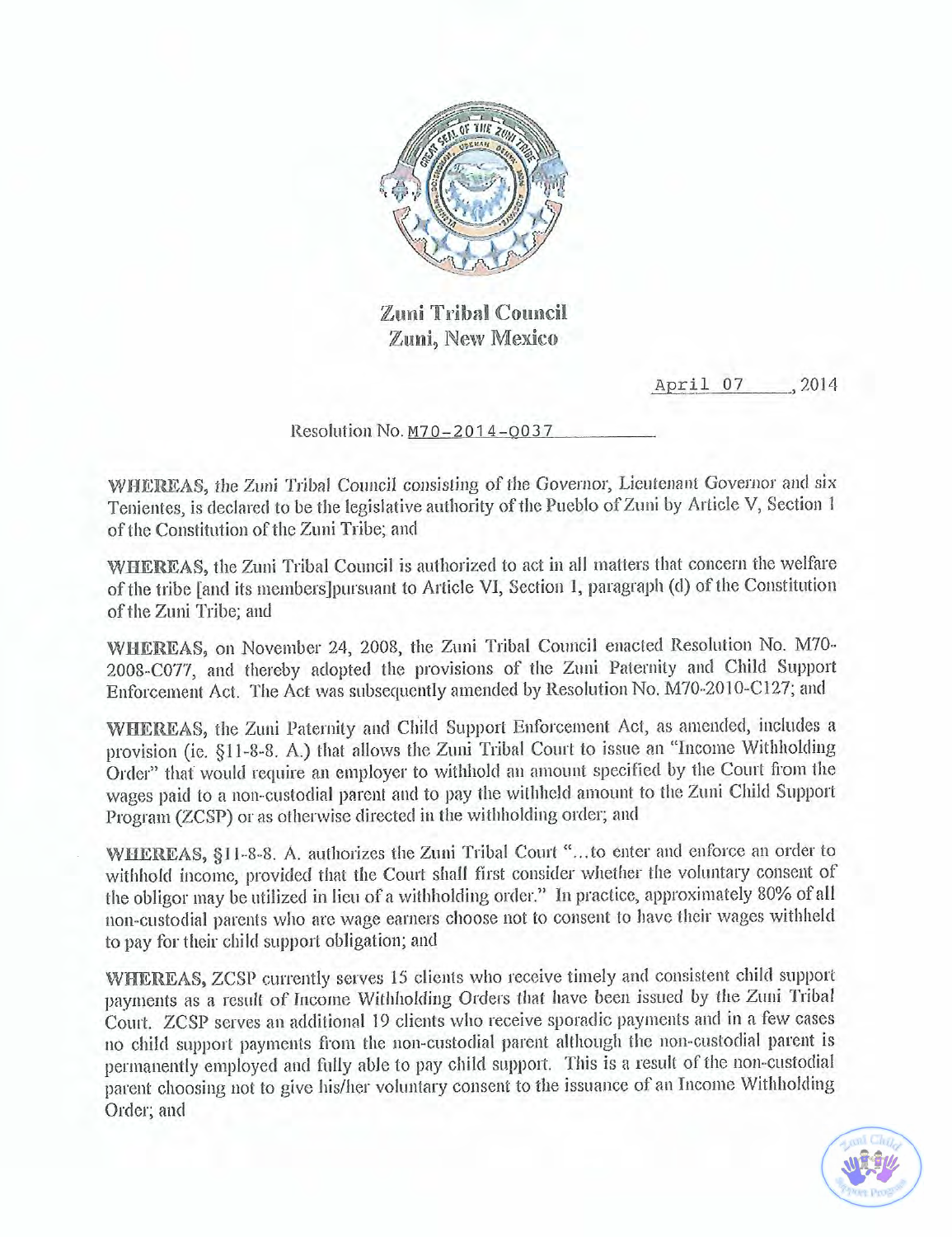WHEREAS, it is the duty and responsibility of the Zuni Tribal Courts and the ZCSP to insure that all minor children receive the financial assistance they require from both of their biological parents based upon the respective income of the parents. The issuance of an Income Withholding Order immediately following a child support hearing will insure that the children of parents who come before the courts will receive the financial assistance they require on a timely and consistent basis and prevent the accrual of child support arrearages, and

WHEREAS, ZCSP is concerned that non-custodial parents who have accumulated child support arrearages provide only minimal payments on the arrearages because there currently is no penalty that can be imposed to encourage payment of accumulated arrearages in a timely fashion. ZCSP therefore recommends the imposition of 6% interest to any accrued arrearage if the noncustodial parent fails to make payment on the arrearages for three non-consecutive months; and

WHEREAS, the Zuni Tribal Courts and the Zuni Child Support Enforcement Program recommend that the provisions of Title 11, Chapter 8, Sections 8 and 9 be amended to authorize the tribal courts to issue an Income Withholding Order immediately following a child support proceeding to insure that all Zuni children receive the financial support they require from both of their parents on a timely and consistent basis.

NOW THEREFORE, BE IT RESOLVED THAT the Zuni Tribal Council hereby amends Title 11, Chapter 8, Section 8 of the Zuni Paternity and Child Support Enforcement Act, by deleting 811-8-8. A, in its entirety, and in lieu thereof including the following:

"\$11-8-8. A. An income withholding order shall be utilized to order the payment of income of the obligor to the obligee or the obligee's designee or assignee, as may be necessary to comply with the order for support. The withholding shall be an amount sufficient to ensure payment under the support order and shall not exceed the maximum amount permitted under section 303(b) of the Consumer Credit Protection Act (15 U.S.C. 1673(b) and as amended). The Court is authorized to enter and to enforce an order to withhold income to insure the timely and consistent payment of child support. Income shall not be subject to withholding if either the custodial or non-custodial parent demonstrates there is good cause not to require income withholding, and the Court enters a finding of such good cause, or there is a signed written agreement between the custodial and non-custodial parent which provides for an alternate arrangement and it is entered into the record by the Court. "Good cause" is defined in this section as: fluctuation of pay resulting in decrease of 50% or more from one pay period to the next, seasonal employment (eg. firefighting) or temporary employment not exceeding three (3) months, medical emergency of obligee or obligee's dependents, or other situations that can be submitted to the Court as evidence for good cause. Immediate income withholding shall take place upon employment verification by either the non-custodial parent's last three payroll statements or from an employment verification conducted by the Zuni Child Support Program at the establishment of the child support order or any modification thereof."

BE IT FURTHER RESOLVED THAT the Zuni Tribal Council hereby amends Title 11, Chapter 8, Section 9 of the Zuni Paternity and Child Support Enforcement Act, by deleting §11-8-9 in its entirety, and in lieu thereof including the following:

"§11-8-9 In addition to the income withholding order, the Court or ZCSP may utilize any and all enforcement remedies available to enforce the payment of obligations under a support order, including, but not limited to: 1) certification for the intercept of the obligor's federal and/or state tax refunds, if applicable; 2) certification and application for the intercept of any worker's

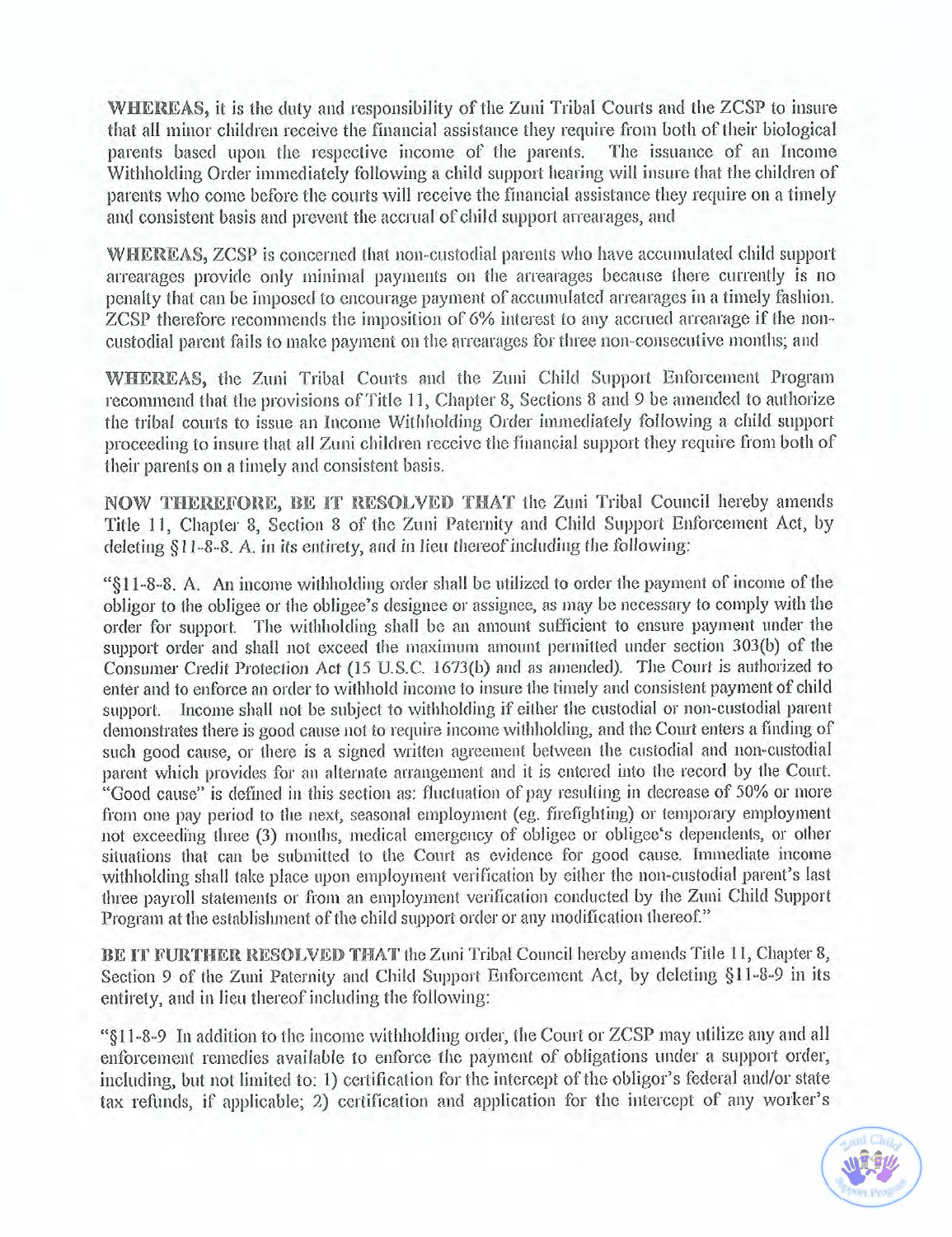compensation or unemployment insurance benefits owed to the obligor; 3) certification and application for any other collection methods available and appropriate including, but not limited to, liens against real or personal property, seizure of bank accounts, suspension of driver's licenses, hunting and fishing licenses and professional licenses; 4) submission of the obligor's name to credit bureaus, and 5) interest, not to exceed 6%, be assessed and applied to accrued arrearages when the obligor fails to make payment on the arrearage for three (3) non-consecutive months."

BE IT FURTHER RESOLVED THAT, the provisions of this Resolution shall become effective 15 days following the approval of this Resolution by the Zuni Tribal Council.

ZUNI TRIBAL COUNCIL:

Arlen P/Quetawki, Sr., Governor

Vacant, Head Teniente

Loren L. Leekela, Sr., Teniente

Absent CExcused

Mark Martinez, Teniente

Steve K. Boone, Lt. Governor

Vacant, Teniente

Gerald Hooee, Sr., Teniente

Birdena Sanchez, Teniente

### **CERTIFICATION**

I hereby certify that the foregoing resolution was considered at a duly called meeting of the Zuni Tribal Council on the  $\overline{OZ}$  day of  $\overline{Apn'}/$ , 2014, at which a quorum was present, and that the same was approved by a vote of  $\overline{S}$  in favor and  $\overline{O}$  opposed.

Steve K. Boone, Tribal Council Secretary

APPROVED/DISAPPROVED BY:

Arlen P. Quétawki, Sr., Governor

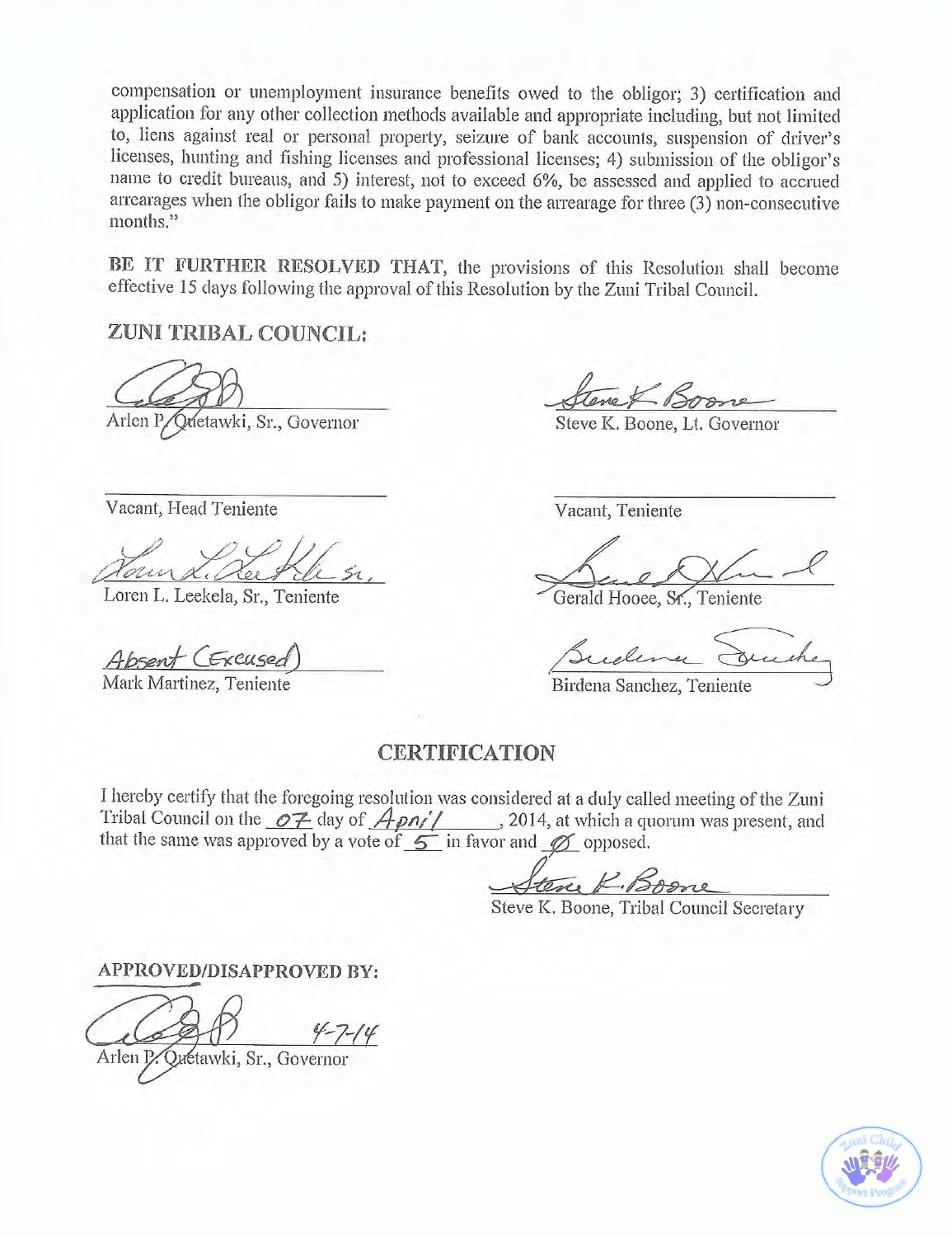# **CHAPTER 7. PATERNITY**

§11-7-1. Paternity Proceedings; General Provisions

A. Paternity of a child may be established as provided by this Chapter in a proceeding in the Court. A paternity proceeding may be combined with another related Court action concerning the child.

B. A paternity proceeding shall be governed by the Zuni Rules of Civil Procedure. A paternity proceeding may be commenced any time prior to the child's 18<sup>th</sup> birthday, and for an additional three year period following the child's  $18<sup>th</sup>$  birthday.

C. Nothing herein shall preclude an action in the Zuni Children's Court to establish paternity under the Zuni Children's Code, provided that such Children's Court action does not conflict with the provisions of this Title. A final paternity ruling in the Children's Court will be binding on this Court, if conducted in compliance with the provisions of this Title.

#### §11-7-2. Who May Initiate a Paternity Proceeding

A. The following individuals may bring a paternity proceeding in the Court:

- 1. The adult child;
- 2. The child represented by guardian;
- 3. The mother;
- 4. The alleged father;
- 5. A person who has custodial or legal responsibility for the child or for a person identified above, including a responsibility assumed through clanship or custom.

B. In addition to the individuals identified in subpart A, ZCSP shall bring a paternity action pursuant to an application for services if the paternity of the child has not been established; however, ZCSP shall not be required to initiate a paternity proceeding in a case for which there is a pending adoption or a case involving incest or rape, or the equivalent criminal offense as defined under applicable law.

## §11-7-3. Presumption of Paternity

A man is presumed to be the biological father of a child if he was married to the child's biological mother at the time of the child's conception. The presumption is overcome if, based upon all the evidence submitted in the action, the Court finds the husband is not the father of the child.

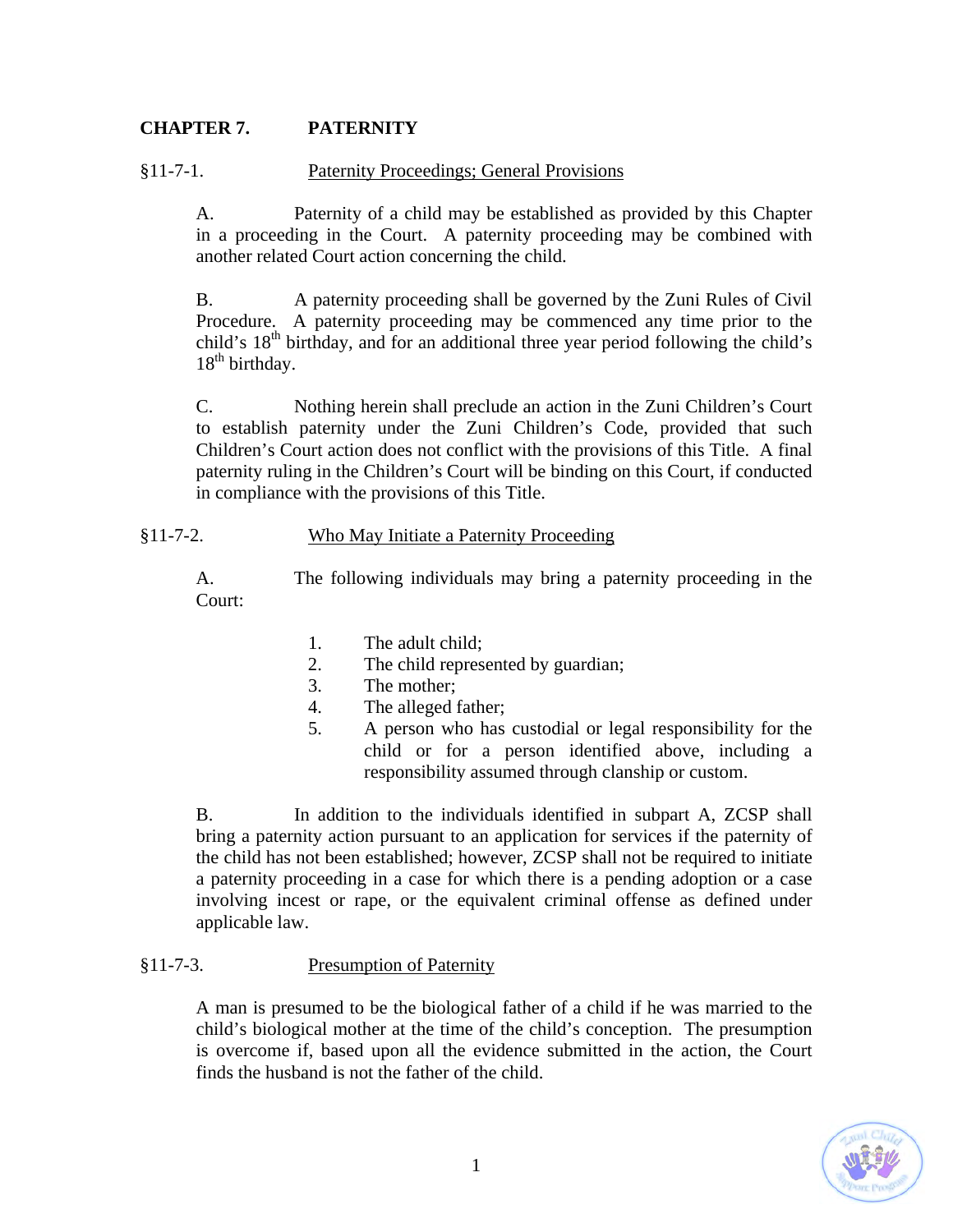## §11-7-4. Voluntary Acknowledgement of Paternity

At any time prior to or during a paternity proceeding, the alleged father of a child may acknowledge paternity for a child in writing. The acknowledgement of paternity shall state the father accepts responsibility as a parent over the child. An acknowledgement of paternity may be contested in the Court on the grounds of fraud, duress, or mistake of fact. If the Court determines the man is not the father of the child, the Court shall vacate any order which was based upon the acknowledgment of paternity.

#### §11-7-5. Evidence in a Paternity Action

A. Evidence in a paternity action may include all relevant and material evidence, subject to the rules governing the admissibility of evidence, including the following:

1. Evidence pertaining to the relationship between the mother and alleged father, including evidence of sexual relations at any possible time of conception;

2. Medical, scientific or genetic and statistical evidence relating to the alleged father's paternity of the child based on tests performed by experts;

3. All other evidence relevant to the issue of paternity of the child, including evidence of traditional customs or practices which may confirm or ratify the paternity of a child.

B. The petitioner must provide to the Court a certified copy of the child's birth certificate from the jurisdiction where the child is born so that the Court is made aware of whether a father was named on the birth certificate. This requirement shall be waived by the Court if there is evidence of good reason why a certified copy of the birth certificate is not available.

#### §11-7-6. Genetic Testing

A. The Court may order the mother, the alleged father, and the child to take genetic tests as may be necessary to make a paternity determination. Collection of genetic samples will be conducted by a qualified professional and tests shall be performed by a qualified employee of an accredited genetic testing facility.

B. The costs for genetic tests may be paid by ZCSP, by any of the parties to the case, or by both parties in the proportion and at the times the Court prescribes.

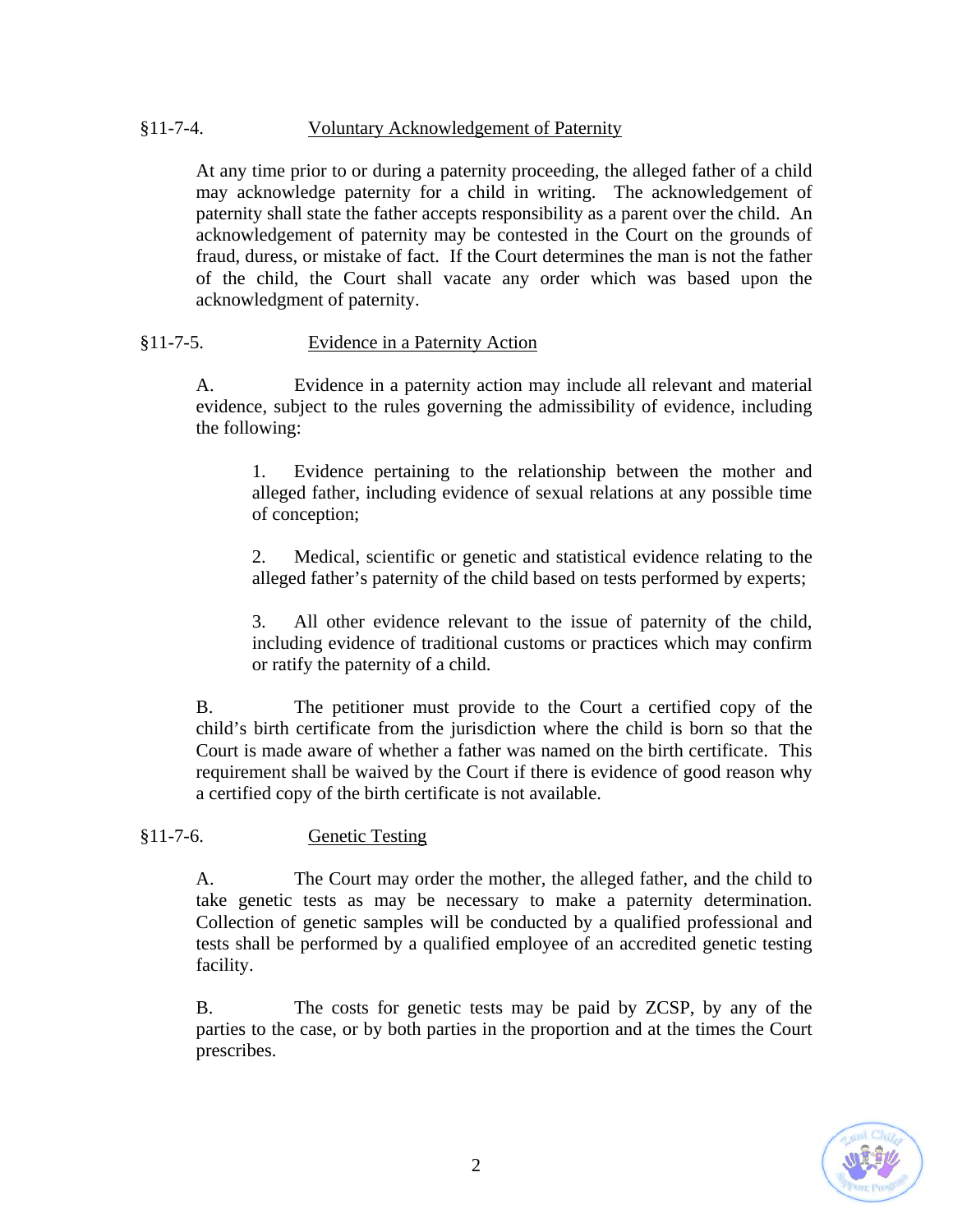### §11-7-7. Reporting Paternity Results

The Court or ZCSP shall provide a report of a finding of paternity made in a paternity proceeding to the office of vital records in the state or tribal jurisdiction in which the child was born.

#### §11-7-8. Locating Custodial and Non-Custodial Parents

ZCSP shall have authority to request information of all entities, whether commercial, private or governmental for all records which may help to identify the location of the custodial or non-custodial parents or their assets. ZCSP must attempt, and shall use all sources of information and records, to locate custodial or non-custodial parents and their assets. The Tribe is authorized and directed to provide such information when requested pursuant to the authority of this Act.

#### **CHAPTER 8. CHILD SUPPORT**

#### §11-8-1. Child Support Proceedings; General Provisions

A. An order for child support may be obtained as provided by this Chapter in a proceeding in the Court. A child support proceeding may be combined with another related Court action concerning the child.

B. A proceeding brought in the Court for child support shall be governed by the Zuni Rules of Civil Procedure. A child support proceeding may be commenced any time prior to the child's  $18<sup>th</sup>$  birthday, and for an additional three year period following the child's  $18<sup>th</sup>$  birthday, and it may include retroactive relief to the date of the child's birth. Child support shall be available for the support of a child until the date that the child has completed high school and attained age of 18, or the date that the child has attained age 19, whichever is first.

C. Nothing in this Chapter shall preclude an action in the Zuni Children's Court under the Zuni Children's Code for support of a child, provided that such Children's Court action does not conflict with the provisions of this Title. A child support ruling in the Children's Court will be binding on this Court, if conducted in compliance with the provisions of this Title.

## §11-8-2. Who May Bring an Action for Child Support

A child support action may be brought by a parent or any other person or entity having custody or legal responsibility for the child for whom the support order is sought. In addition, ZCSP may bring a child support action.

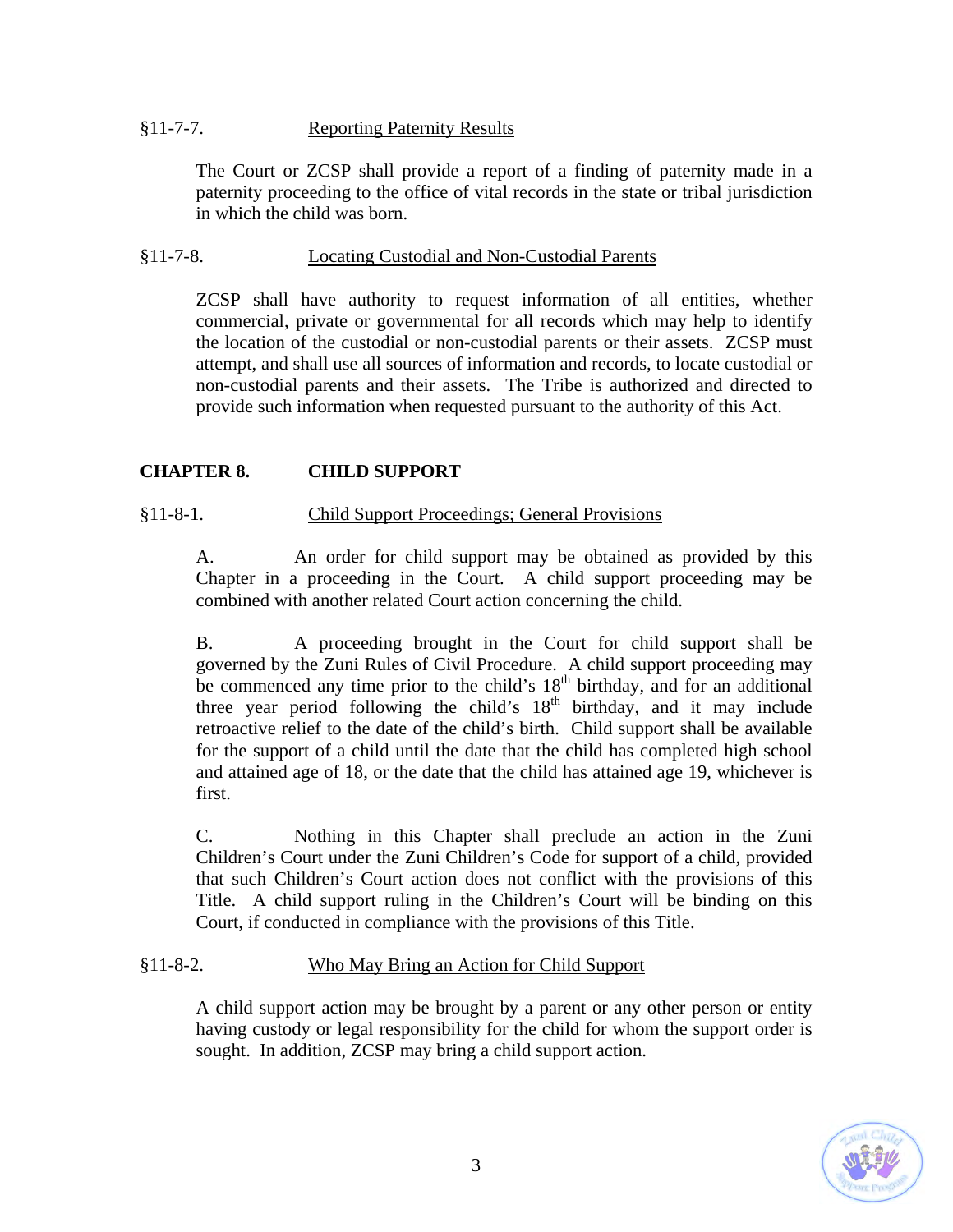## §11-8-3. Responsibility for Child Support

A. The mother and father equally share in the primary responsibility for child support, subject to the circumstances of each case. If the mother or father is a minor, the parents of the minor parent shall bear the responsibility for child support until the minor parent reaches the age of adulthood, or is otherwise emancipated.

B. Subject to the circumstances of each case, any other person, agency, organization or institution may be secondarily liable for such support; provided the Court finds that such a person, agency, organization or institution has assumed the obligation of support.

#### §11-8-4. Child Support Guidelines

A. The Court shall establish by Rule of Court child support guidelines which shall apply to all child support cases that come before Court. The Guidelines shall establish the scale of minimum child support contributions and shall be used to determine the amount the obligor must pay for support of a child.

B. The Child Support Guidelines shall, at a minimum, take into account the income of both parents and the number of children to be supported. The Guidelines shall reflect the best interests of the child and shall provide for the actual childcare expenses in an amount which is sufficient to meet the basic needs of the child for housing, clothing, food, education, health care and recreation, and which enables both parents to maintain employment or education.

C. There shall be a rebuttable presumption in any proceeding for the award of child support, that the amount of the award that results from the application of the Guidelines established pursuant to this Section is the correct amount of child support to be awarded.

D. The Guidelines may permit the use of non-cash resources for support only if the Guidelines identify the types of non-cash resources which are permitted and the specific dollar amount of the support obligation which the noncash resources satisfy.

E. To assist the Court and the ZCSP in identifying and recognizing the value of cultural practices and obligations in establishing support obligations, the Tribe establishes a Cultural Advisory Panel, consisting of members of the Tribe selected by the Tribal Council who are recognized for their knowledge of A:shiwi culture and tradition. The Panel shall meet not less than annually to review the recognition of cultural practices under this Act and to be available as may be needed as a resource for the Court and the ZCSP.

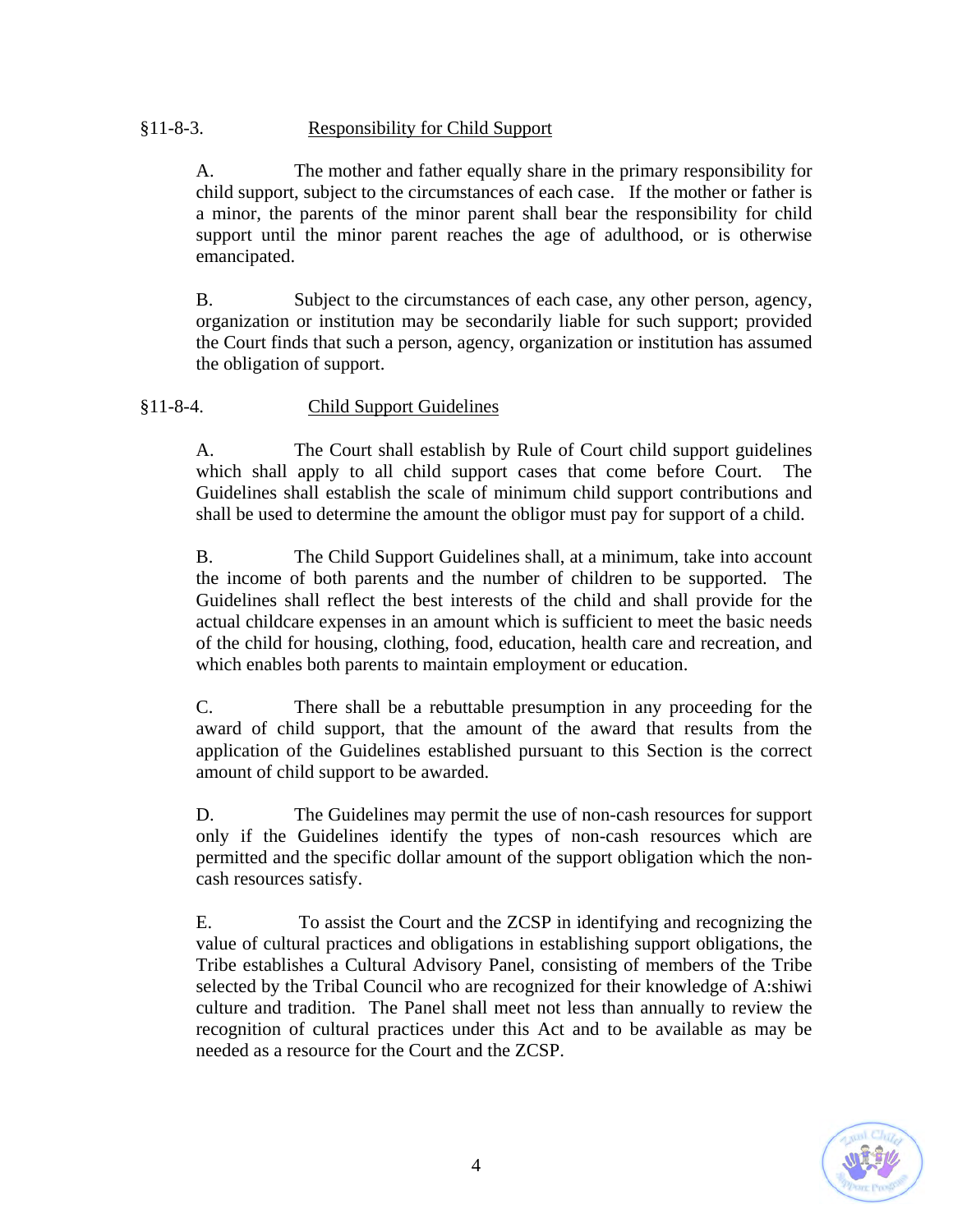# §11-8-5. Child Support Order

A. A support order issued by the Court shall be enforced as provided in this Chapter and as permitted under Tribal law. Each support order shall include provisions as deemed appropriate by the Court to ensure the well-being of the child. Payments ordered for the support of the child shall be in such amount as to meet the reasonable needs of the child, as established under the Child Support Guidelines, with regard for the facts of the particular case.

B. In a child support action the Court shall require each party to furnish, on standard forms, full disclosure of all respective earnings, income and assets owned by either party separately or jointly with other persons.

C. Upon request by a party, the Court may deviate from the amount of child support payments which would be required under the Child Support Guidelines if, after considering all of the circumstances of the case, the Court finds that use of the Guidelines is unfair to the child or to any of the parties and the Court identifies the amount that would be required under the Guidelines and states the justification for the variance from the Guidelines. This Section does not prohibit or limit the Court from entering a child support order that is agreed to by the parties that deviates from the Child Support Guidelines.

D. The obligation for child support payments shall terminate without further order of the Court at the time the child reaches the age of emancipation. If an arrearage for child support or fees or costs exists at the time a child support obligation terminates, payments shall continue in the same amount and be applied to the arrearage until all arrearages and fees or costs are satisfied or until further order of the Court. The Court shall not charge interest on child support arrears or judgments.

## §11-8-6. Voluntary Agreement

The parents may enter into a voluntary child support agreement subject to conditions and limitations the Court may impose.

## §11-8-7. Assignment of Child Support Rights

A party who receives TANF benefits may be required to assign accrued child support rights for the TANF benefits to the tribal or state agency which issued the TANF payments. The assignment of rights shall authorize ZCSP to bring an action in the Court to establish paternity or a support order and to collect on that order on behalf of the tribe or state expending the TANF benefits and to distribute monies collected to such tribe or state.

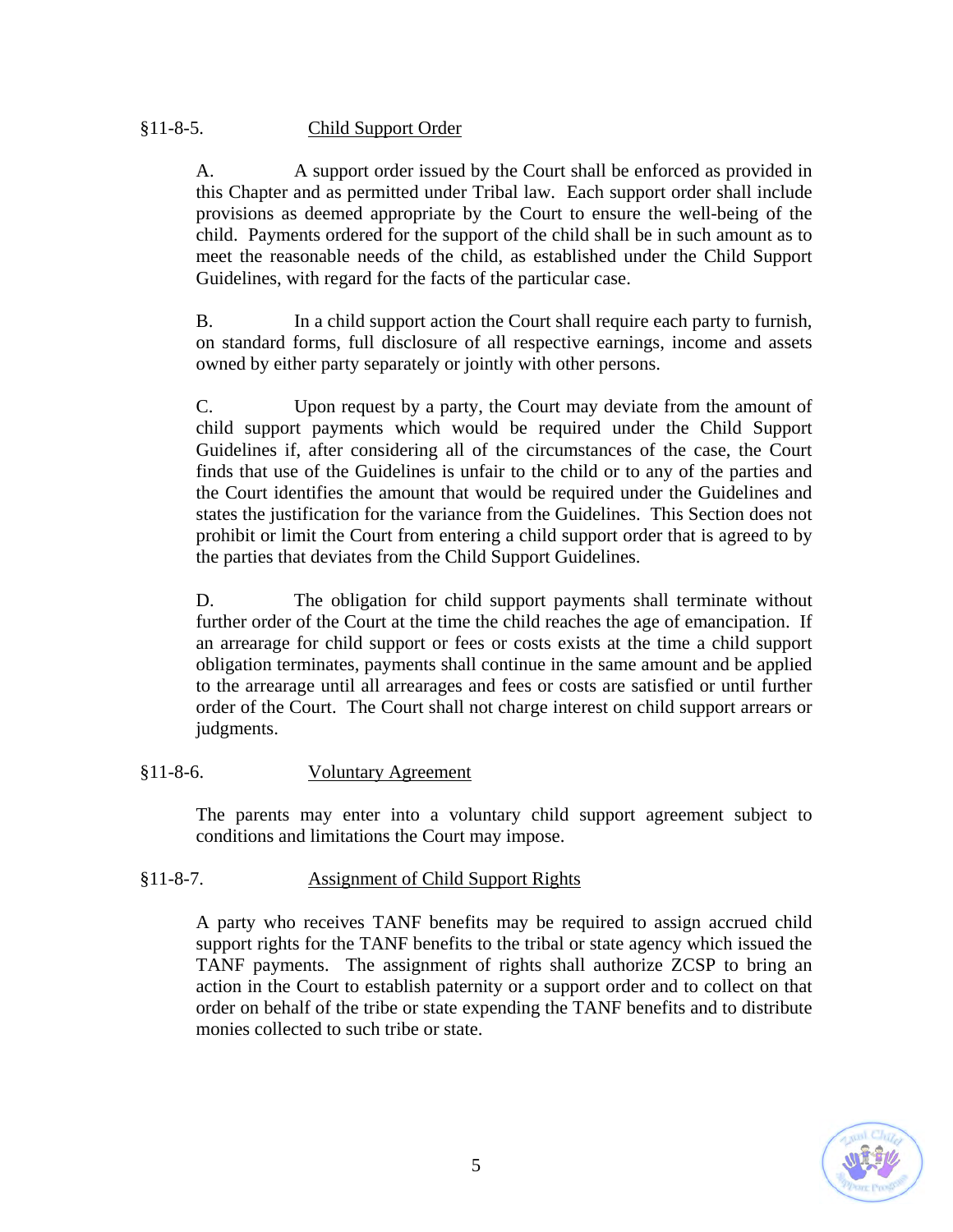## §11-8-8. Income Withholding

A. An income withholding order shall be utilized to order the payment of income of the obligor to the obligee or the obligee's designee or assignee, as may be necessary to comply with the order for support. The withholding shall be an amount sufficient to ensure payment under the support order and shall not exceed the maximum amount permitted under section 303(b) of the Consumer Credit Protection Act (15 U.S.C. 1673(b) and as amended). The Court is authorized to enter and to enforce an order to withhold income to insure the timely and consistent payment of child support. Income shall not be subject to withholding if either the custodial or non-custodial parent demonstrates there is good cause not to require income withholding, and the Court enters a finding of such good cause, or there is a signed written agreement between the custodial and non-custodial parent which provides for an alternate arrangement and it is entered into the record by the Court. "Good cause" is defined in this section as: fluctuation of pay resulting in decrease of 50% or more from one pay period to the next, seasonal employment (eg. firefighting) or temporary employment not exceeding three (3) months, medical emergency of obligee or obligee's dependents, or other situations that can be submitted to the Court as evidence for good cause. Immediate income withholding shall take place upon employment verification by either the non-custodial parent's last three payroll statements or from an employment verification conducted by the Zuni Child Support Program at the establishment of the child support order or any modification thereof.

B. An employer who receives an income withholding order shall withhold the amount specified in the order no later than seven (7) days after receipt of the order, and then, not later than seven (7) days after the date the employer normally is obligated to make the payment to the obligor, the employer shall send the amount withheld to the ZCSP or as otherwise directed in the withholding order. In the event an employer fails to withhold and submit payment as directed in an income withholding order, in addition to its inherent contempt power, the Court shall have the authority to hold such employer liable for payment of the amount ordered and to impose a fine on the employer in an amount established by Rule of Court, but not to exceed \$800. An employer who discharges from employment, disciplines, or refuse to employ a non-custodial parent because of the withholding ordered here shall be subject to a civil fine in an amount established by Rule of Court, but not to exceed \$800.

C. The Court shall enforce an income withholding order made by another jurisdiction and shall not make modifications to that order except as allowed by applicable law. A withholding order may be challenged only on the basis that it is in error concerning the identity of the alleged non-custodial parent or concerning the amount of current or overdue support.

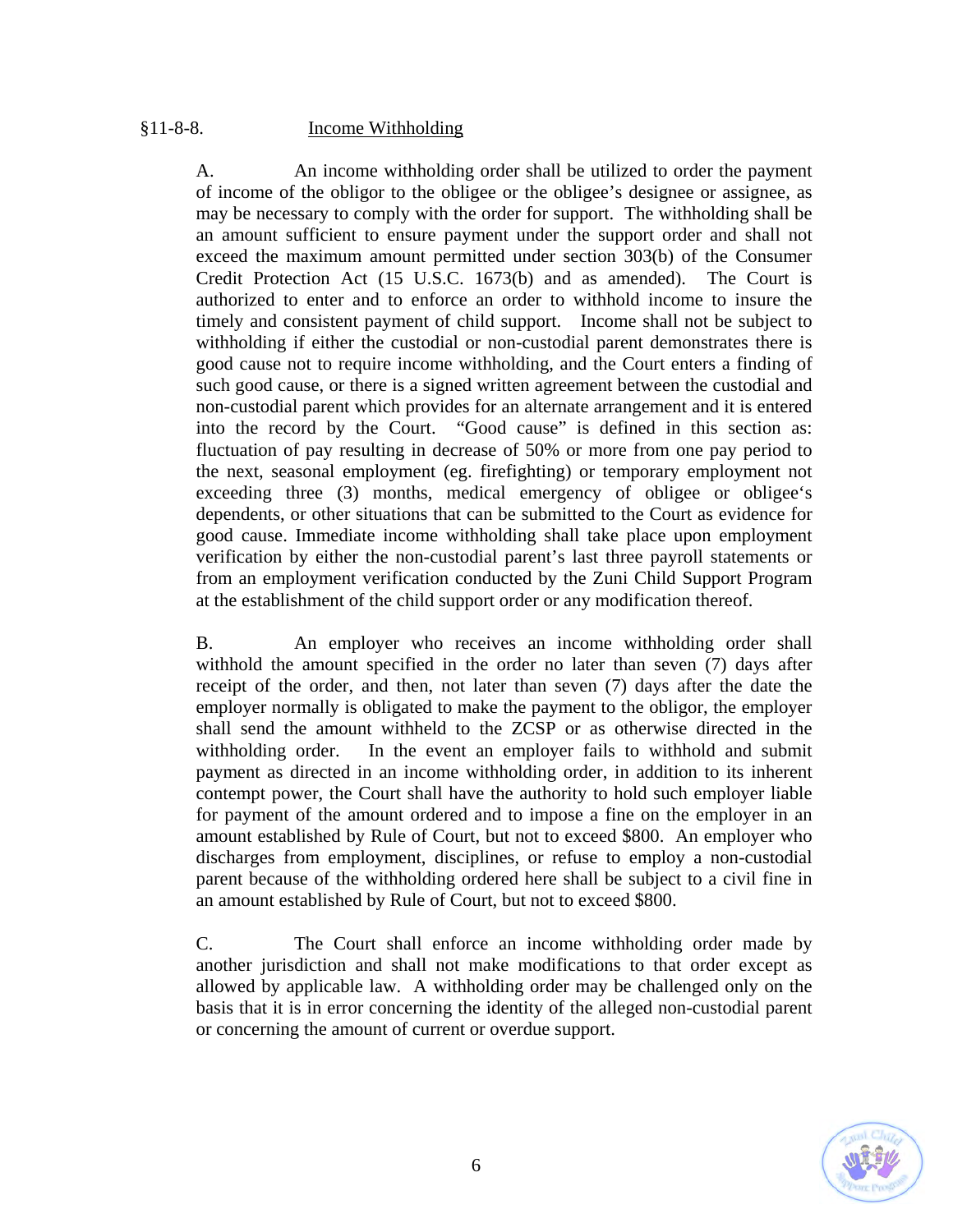D. The Tribe shall be required to withhold and submit the amount directed by the Court for any obligor employed by the Tribe, provided the income withholding order is issued by the Court as provided in this Section. The Tribe is not required to honor any wage withholding order from a foreign jurisdiction unless the order has been filed with the Court and enforced as provided in subpart

E. ZCSP shall promptly refund any monies improperly withheld and ZCSP shall ensure that income withholding is promptly terminated where there is no longer a current order for support and the arrearages have been satisfied.

#### §11-8-9. Enforcement of Child Support Orders

In addition to the income withholding order, the Court or ZCSP may utilize any and all enforcement remedies available to enforce the payment of obligations under a support order, including, but not limited to: 1) certification for the intercept of the obligor's federal and/or state tax refunds, if applicable; 2) certification and application for the intercept of any worker's compensation or unemployment insurance benefits owed to the obligor; 3) certification and application for any other collection methods available and appropriate including, but not limited to, liens against real or personal property, seizure of bank accounts, suspension of driver's licenses, hunting and fishing licenses and professional licenses; 4) submission of the obligor's name to credit bureaus and 5) interest, not to exceed 6%, be assessed and applied to accrued arrearages when the obligor fails to make payment on the arrearage for three (3) non-consecutive months.

#### §11-8-10. Adjustment of Child Support Orders

A. A support order issued by the Court may be modified or vacated at any time, upon a motion and a showing of a substantial change in circumstances. A motion to modify an order may be filed by any of the obligor, the obligee, or other party to the case, or ZCSP.

B. In addition to the foregoing, not less than once every three years, ZCSP shall notify each person subject to a child support order of the right to have the order reviewed by the Court. A review of a support order may also be completed by ZCSP upon the receipt of a written request submitted by any of the parties to the case indicating there has been a substantial change in circumstances.

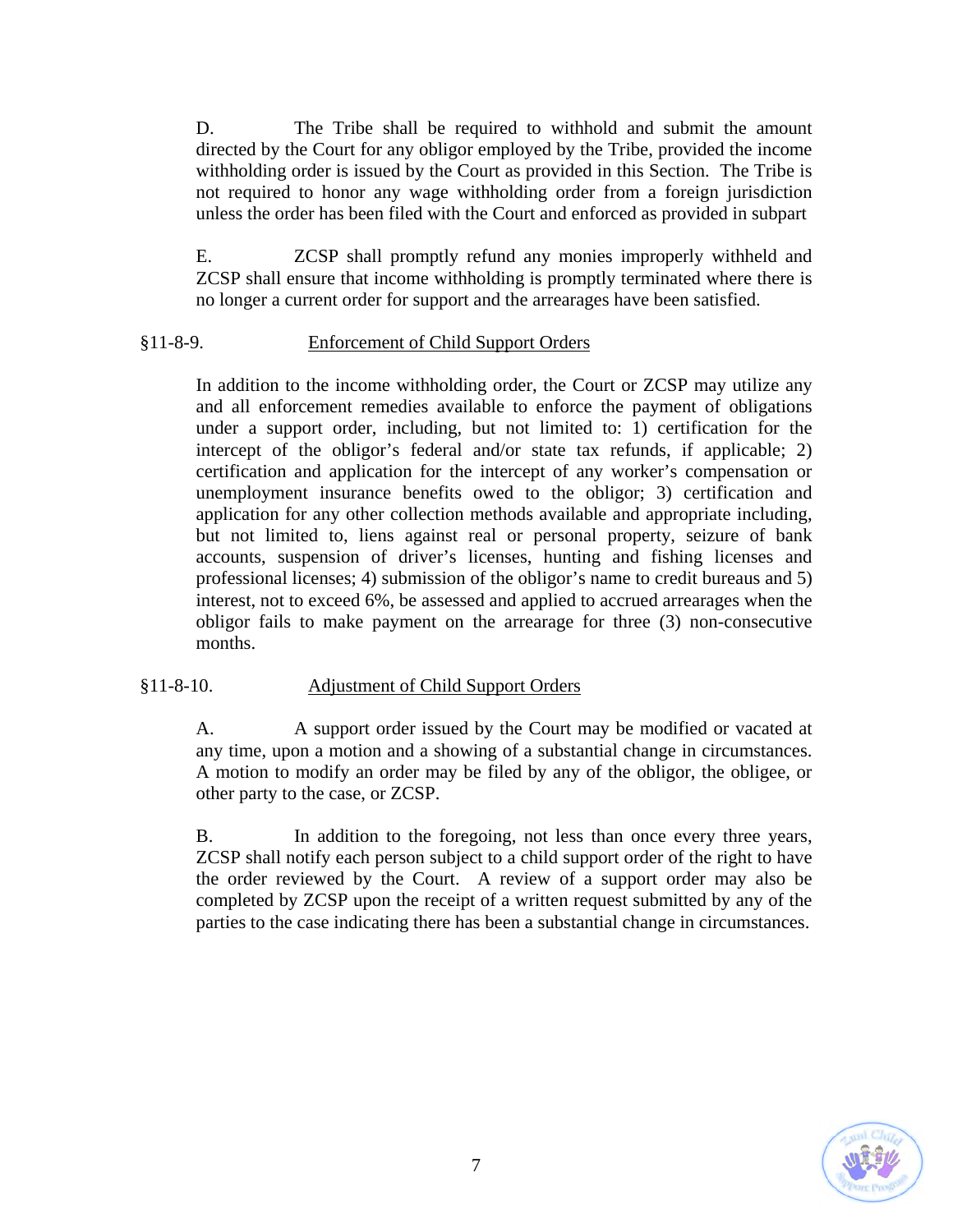## **CHAPTER 9. GENERAL PROVISIONS**

#### §11-9-1. Application; Jurisdiction; Court Rules

A. The provisions of this Chapter 9 and Chapters 7 and 8 of this Title may be referred to as the Zuni Tribe Paternity and Child Support Enforcement Act. The provisions of the Act apply to all proceedings arising under this Title, whether or not arising from a marriage or divorce. This Act shall be interpreted to assert and maintain jurisdiction to the full extent permitted under law.

B. The provisions of this Act may be supplemented by administrative Rules of Court, enacted pursuant to Tribal law. For purpose of court docketing, the Court, either through Rules of Court or otherwise, may direct that a paternity or child support proceeding be initiated in the Children's Court and further that such a proceeding which is initiated in the Court be transferred to the Children's Court.

#### §11-9-2. Definitions

Except as the context otherwise requires, the following definitions shall apply in this Title:

A. "Act," means the Zuni Tribe Paternity and Child Support Enforcement Act.

B. "Application for Services," means an application for public assistance, including TANF benefits, and which includes services for the establishment of paternity, establishment, modification, and enforcement of child support orders and location of non-custodial parents.

C. "Assignment of Support Rights," means a legal procedure by which the person receiving assistance from a state or tribal program agrees to assign to the state or tribal program the support rights owed by an obligor.

D. "Child," means a person under 18 years of age. As used in this Act, the term means child who is the subject of a paternity proceeding or child support proceeding or order.

E. "Child Support Guidelines" or "Guidelines," means guidelines which establish the support obligation for a child.

F. "Child Support Order" or "Child Support Obligation," means a judgment, decree, or order, whether temporary, final or subject to modification issued by the Court for the support and maintenance of a child, in accordance with the Act, including a child who has reached the age of majority.

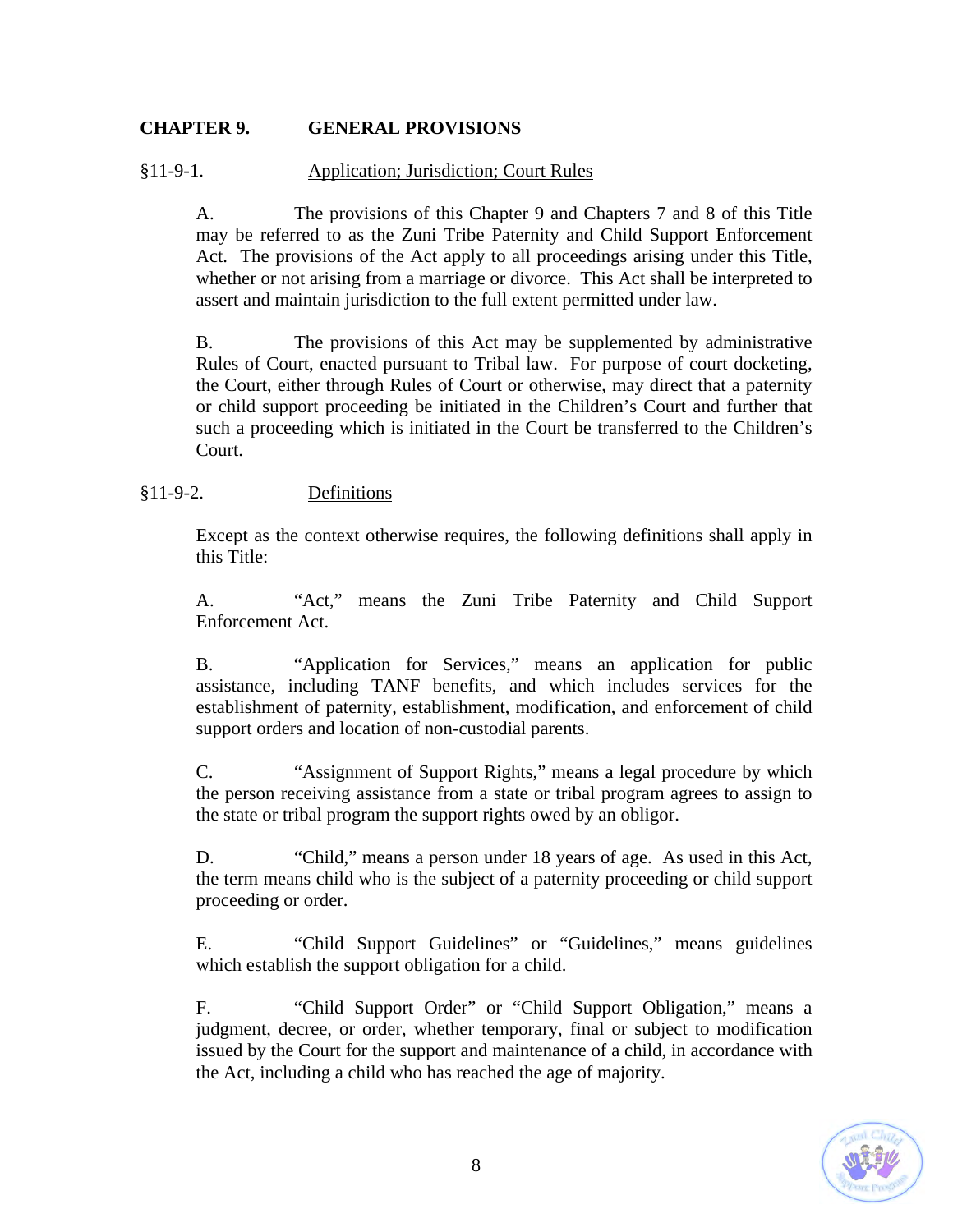G. "Child Support Proceeding" or "Child Support Action," means a legal action in the Court to establish, modify, or enforce a support order.

H. "Children's Court," means the Zuni Tribe Children's Court. For a proceeding under the Act, the Children's Court shall exercise the authority and responsibility of the Court, as provided under this Act.

I. "Court," means the Zuni Tribal Court.

J. "Income," means any periodic form of payment due to an individual regardless of source, and including per capita payments, trust funds and Individual Indian Monies.

K. "Winor," means a person who is under 18 years of age.

L. "Obligee," means a person or agency entitled to receive support.

M. "Obligor," means a person obligated to pay support.

N. "Paternity," means the male parentage of a child.

O. "Paternity Proceeding" or "Paternity Action," means a proceeding in the Court to establish paternity.

P. "Program," means the Zuni Child Support Program.

Q. "Support," means the provision of maintenance or subsistence for a child, including medical coverage and arrearages, past support and reimbursement for public assistance.

R. "TANF," means the Temporary Assistance for Needy Families program, which provides cash benefits to eligible families as authorized pursuant to section 401 *et. seq.* of the Social Security Act.

S. "Tribe," means the Zuni Tribe, also known as the Pueblo of Zuni.

T. "ZCSP," means the Zuni Child Support Program, which is the Zuni Tribe's Title IV-D Agency.

# §11-9-3. Establishment of Zuni Child Support Program

There is hereby established the Zuni Child Support Program to serve as the Tribe's IV-D Agency, for purposes of Title IV-D of the Social Security Act, with authority to undertake the responsibilities under this Title of the Tribal Code.